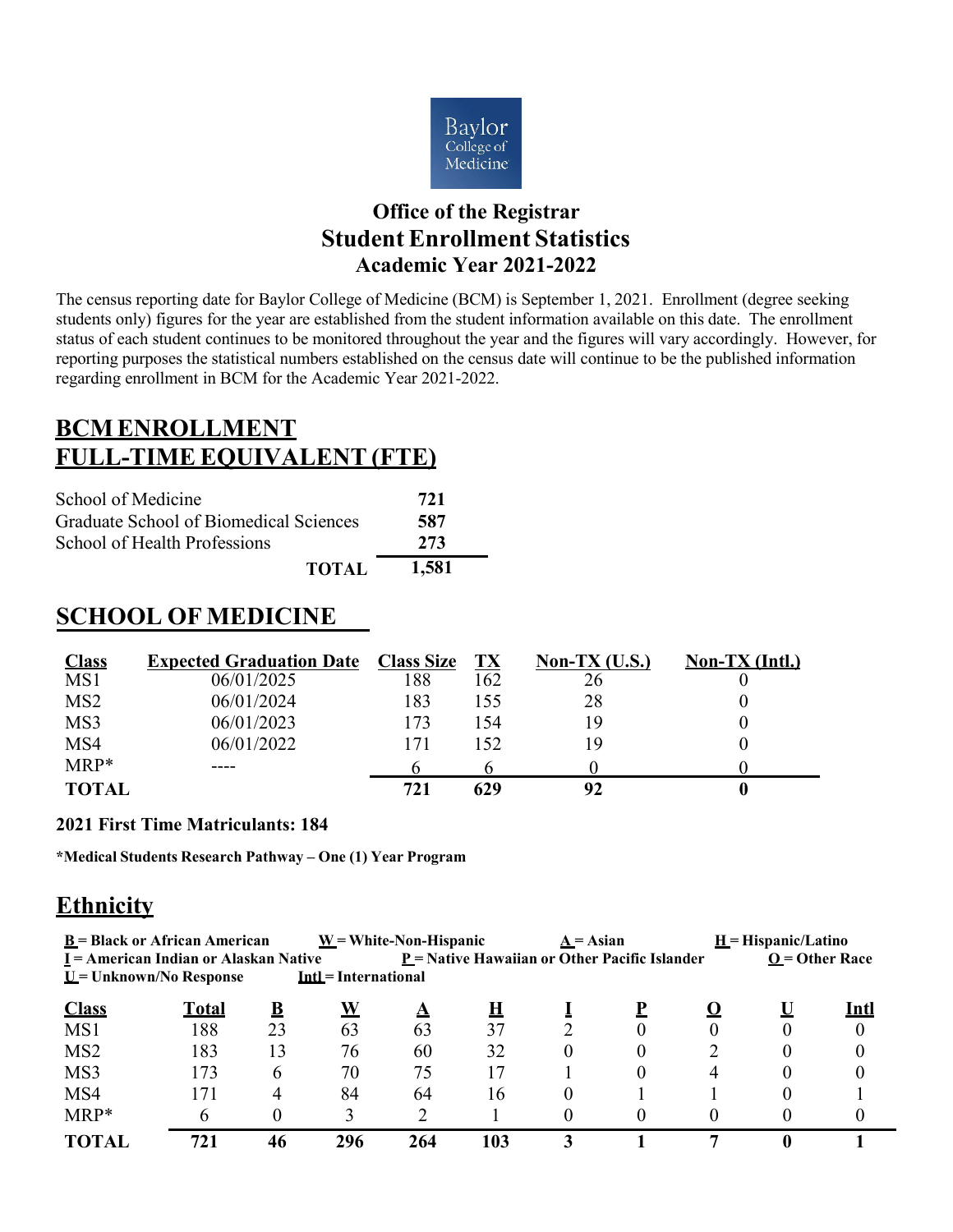## **SCHOOL OF MEDICINE (Continued)**

#### **Gender and Underrepresented in Medicine (URM)**

**Black or African American, Hispanic/Latino, American Indian or Alaskan Native, Native Hawaiian or Other Pacific Islander ethnic categories are considered to be Underrepresented in Medicine (URM).**

| <b>Class</b>    | <b>Female</b> | <b>Male</b> | <b>Underrepresented</b> |
|-----------------|---------------|-------------|-------------------------|
| MS1             | 100           | 88          | 62                      |
| MS <sub>2</sub> | 96            | 87          | 45                      |
| MS3             | 101           | 72          | 24                      |
| MS4             | 92            | 79          | 22                      |
| $MRP*$          |               |             |                         |
| <b>TOTAL</b>    | 391           | 330         | 154                     |

#### **GRADUATE SCHOOL OF BIOMEDICAL SCIENCES**

| First Year Class   |              | 102 |
|--------------------|--------------|-----|
| <b>Upper Class</b> |              | 485 |
|                    | <b>TOTAL</b> | 587 |

#### **Ethnicity**

| $\underline{B}$ = Black or African American<br>$I =$ American Indian or Alaskan Native<br>$\underline{U}$ = Unknown/No Response |                     |                               | $W = White-Non-Hi spanic$ |                    | $\underline{A} = A$ sian<br>$\underline{P}$ = Native Hawaiian or Other Pacific Islander |                            |                          | $H = Hispanic/Latino$<br>$Q =$ Other Race |                            |  |
|---------------------------------------------------------------------------------------------------------------------------------|---------------------|-------------------------------|---------------------------|--------------------|-----------------------------------------------------------------------------------------|----------------------------|--------------------------|-------------------------------------------|----------------------------|--|
| <b>US Residents</b>                                                                                                             | <b>Total</b><br>381 | $\overline{\mathbf{B}}$<br>26 | ${\bf W}$<br>216          | $\Delta$<br>71     | $\mathbf H$<br>59                                                                       | $\bf{l}$<br>$\overline{4}$ | $\mathbf{P}$<br>$\theta$ | <u>ଠ</u>                                  | $\bf{U}$<br>$\overline{4}$ |  |
| <b>International</b>                                                                                                            | 206                 | 6                             | 10                        | 175                | 15                                                                                      | $\boldsymbol{0}$           | $\boldsymbol{0}$         | $\mathbf{0}$                              | $\boldsymbol{0}$           |  |
| <b>TOTAL</b>                                                                                                                    | 587                 | 32                            | 226                       | 246                | 74                                                                                      | $\overline{\mathbf{4}}$    | $\boldsymbol{0}$         |                                           | $\overline{\mathbf{4}}$    |  |
| <b>Gender</b>                                                                                                                   |                     |                               |                           |                    |                                                                                         |                            |                          |                                           |                            |  |
| <b>US Residents</b>                                                                                                             |                     | <b>Female</b><br>203          |                           | <b>Male</b><br>178 | <b>TOTAL</b><br>381                                                                     |                            |                          |                                           |                            |  |
| <b>International</b>                                                                                                            |                     | 121                           |                           | 85                 | 206                                                                                     |                            |                          |                                           |                            |  |
| <b>TOTAL</b>                                                                                                                    |                     | 324                           |                           | 263                | 587                                                                                     |                            |                          |                                           |                            |  |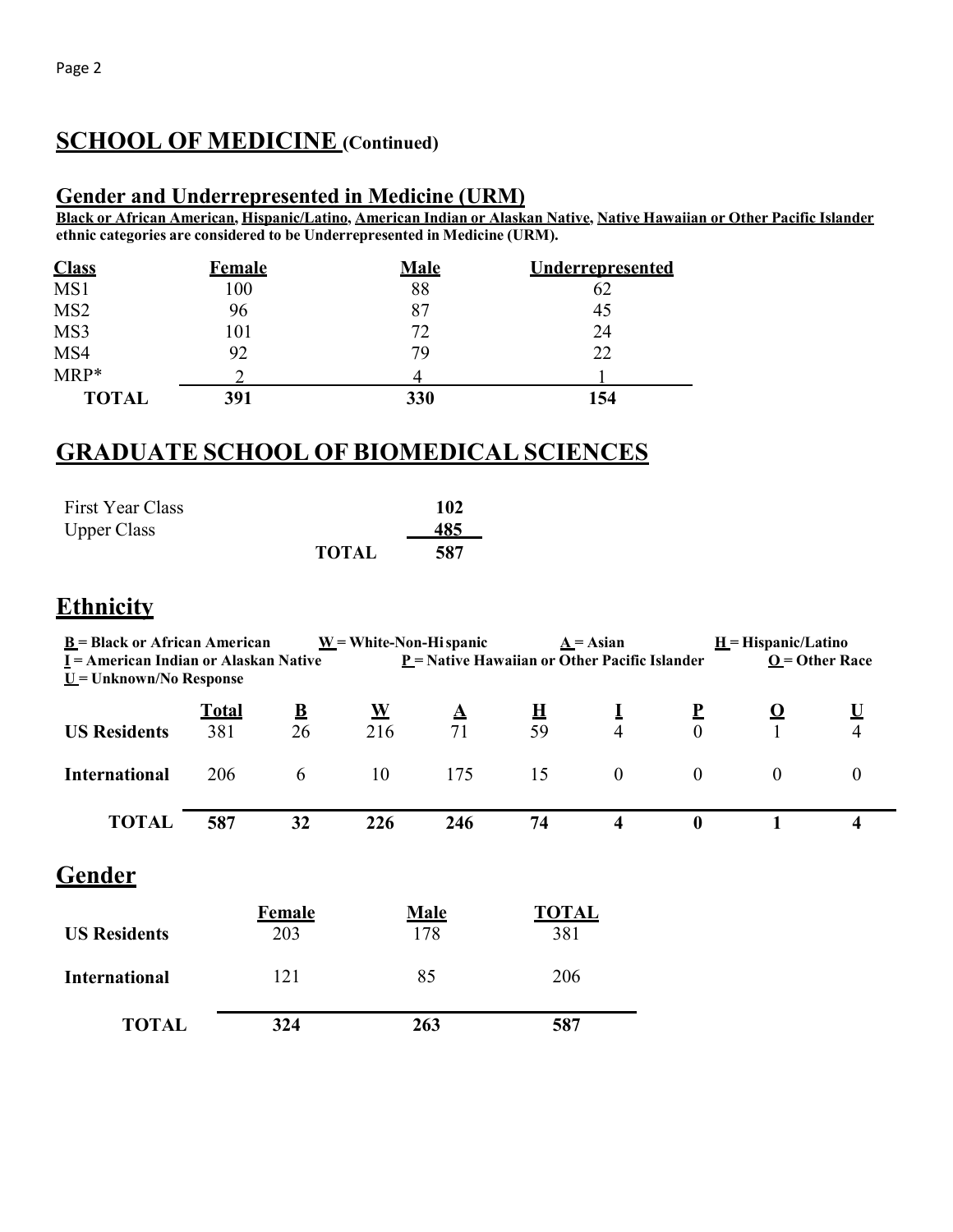# **SCHOOL OF HEALTH PROFESSIONS**

| Physician Assistant (MS)       |              | 116 |
|--------------------------------|--------------|-----|
| Nurse Anesthetist (DNP)        |              | 69  |
| Orthotics and Prosthetics (MS) |              | 70  |
| Genetic Counseling (MS)        |              | 18  |
|                                | <b>TOTAL</b> | 273 |

#### **PHYSICIAN ASSISTANT – MS Program**

## **Ethnicity**

|                      | $\underline{\mathbf{B}}$ = Black or African American<br>I = American Indian or Alaskan Native | $W = White-Non-Hispanic$<br><b>Intl</b> = International |    | $A = Asian$ | $O =$ Other Race | $H = Hispanic/Latino$ |
|----------------------|-----------------------------------------------------------------------------------------------|---------------------------------------------------------|----|-------------|------------------|-----------------------|
|                      | <b>Class Size</b>                                                                             | W                                                       |    |             |                  | Intl                  |
| 1 <sup>st</sup> Year | 38                                                                                            | 18                                                      | 8  |             |                  |                       |
| $2nd$ Year           | 41                                                                                            | 33                                                      |    |             |                  |                       |
| 2.5 Year             | 37                                                                                            | 28                                                      |    |             |                  |                       |
| <b>TOTAL</b>         | 16                                                                                            | 79                                                      | 16 |             |                  |                       |

## **Gender**

| <b>Female</b> | Male |
|---------------|------|
| 93            | 23   |

#### **NURSE ANESTHETIST – DNP Program (Graduation Year)**

#### **Ethnicity**

| $\underline{\mathbf{B}}$ = Black or African American<br>I = American Indian or Alaskan Native |                   | $\underline{W}$ = White-Non-Hispanic<br>$Q =$ Other Race |  | $A = Asian$ | $H = H$ ispanic/Latino |  |
|-----------------------------------------------------------------------------------------------|-------------------|----------------------------------------------------------|--|-------------|------------------------|--|
|                                                                                               | <b>Class Size</b> |                                                          |  |             |                        |  |
| BS (2023)                                                                                     | 28                | 18                                                       |  |             |                        |  |
| MS (2022)                                                                                     |                   |                                                          |  |             |                        |  |
| BS (2022)                                                                                     |                   | 18                                                       |  |             |                        |  |
| MS (2021)                                                                                     |                   |                                                          |  |             |                        |  |
| BS (2021)                                                                                     |                   |                                                          |  |             |                        |  |
|                                                                                               |                   |                                                          |  |             |                        |  |

## **Gender**

| <b>Female</b> | Male |
|---------------|------|
| 42            | 27   |